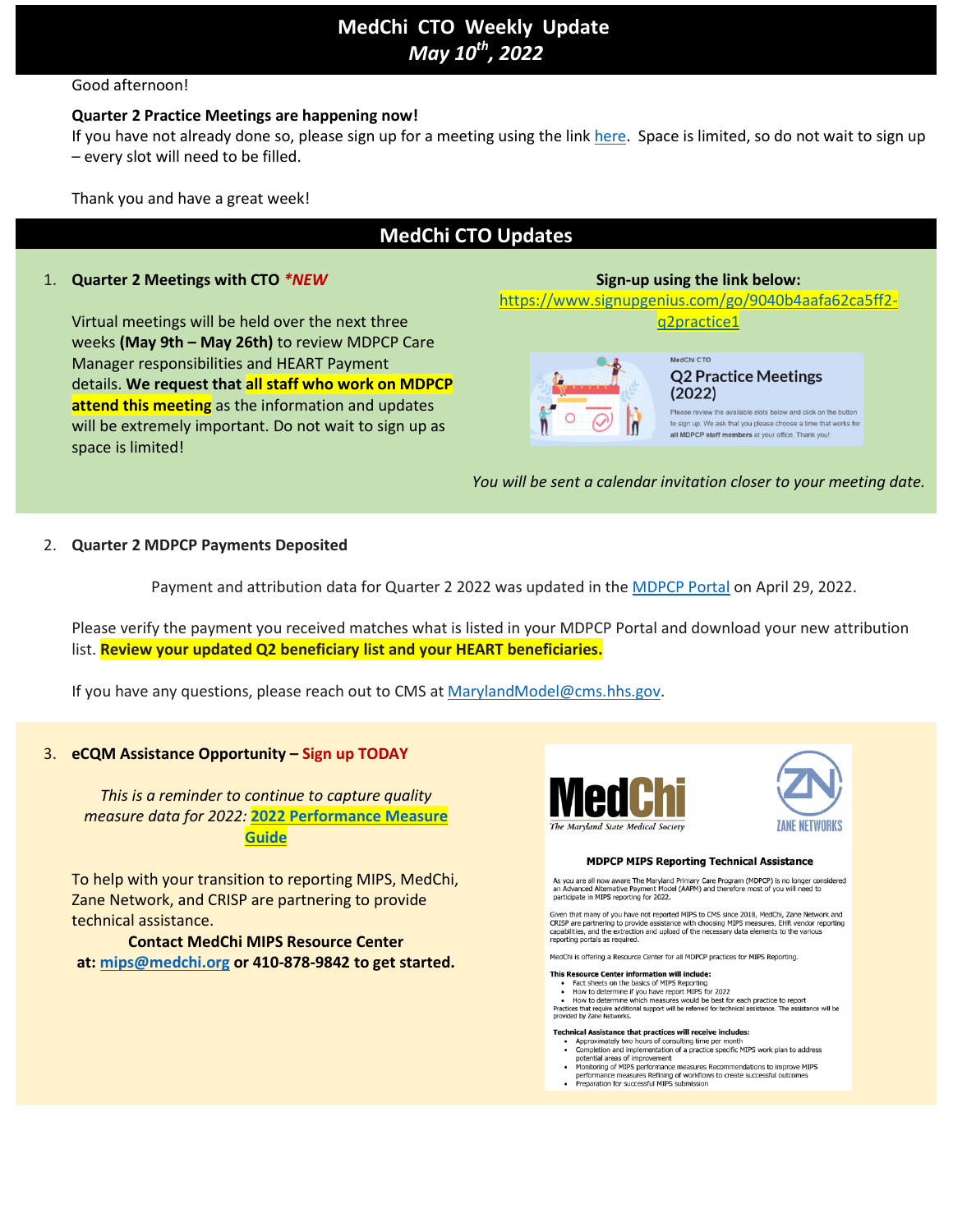# **MDPCP Updates**

### 1. **May Monthly Priorities** *\*NEW*

Stay up to date on your monthly MDPCP responsibilities by reviewing the Monthly Priorities Checklist and Upcoming Event sections in the May issue [HERE](https://acrobat.adobe.com/link/track?uri=urn:aaid:scds:US:051c0394-d029-3975-b102-abc8adeef463)

2. **2022 Provider Leadership Academy - Virtual on Saturday, 06/11 (8 AM - 1 PM)** *\*NEW* **[Register](https://carefirst.az1.qualtrics.com/jfe/form/SV_2hPhcSZWo6AzaPY) today**!

MDPCP in association with CareFirst, MHEI, and MedChi, is thrilled to announce the details of the 2022 Provider Leadership Academy, which will be entirely virtual this year.

Join us for a half-day virtual training program designed for provider leaders at Maryland's primary care practices. Learn about data-driven leadership, change management, and more! The sessions will be engaging and attendees will have an opportunity to network with peers and hear from keynote speaker, Dr. Doug Jacobs (Chief Transformation Officer, Center for Medicare).



# **COVID-19 Updates**

### **Primary Care Vaccine Program \*5/6 Update**

Please review the latest Primary Care Vaccine Program email for the latest updates, additional information, and resources here: **<https://mailchi.mp/17adb96d0e7b/bc3ry63mcn-8848945?e=22c170fc2c>**

### **Updates include:**

- Use of J&J [COVID-19](https://www.fda.gov/news-events/press-announcements/coronavirus-covid-19-update-fda-limits-use-janssen-covid-19-vaccine-certain-individuals) Vaccines
- Moderna Vaccine Vial Updates
- MDH Oral [Antivirals](https://mcusercontent.com/1bbefc55ea99dac6014b88ad6/files/29cfa462-a39f-5017-0426-ffef7d18a94d/MDH019134_02_Test_and_Treat_Flyer_HR_1_.pdf) Flyer
- Free and Available [Point-of-Care](https://docs.google.com/forms/d/e/1FAIpQLSeB6Bdkl0-JurAYxewCPGd8DUmOwWyryERDgo3DtVd8VnmSgw/viewform) Tests